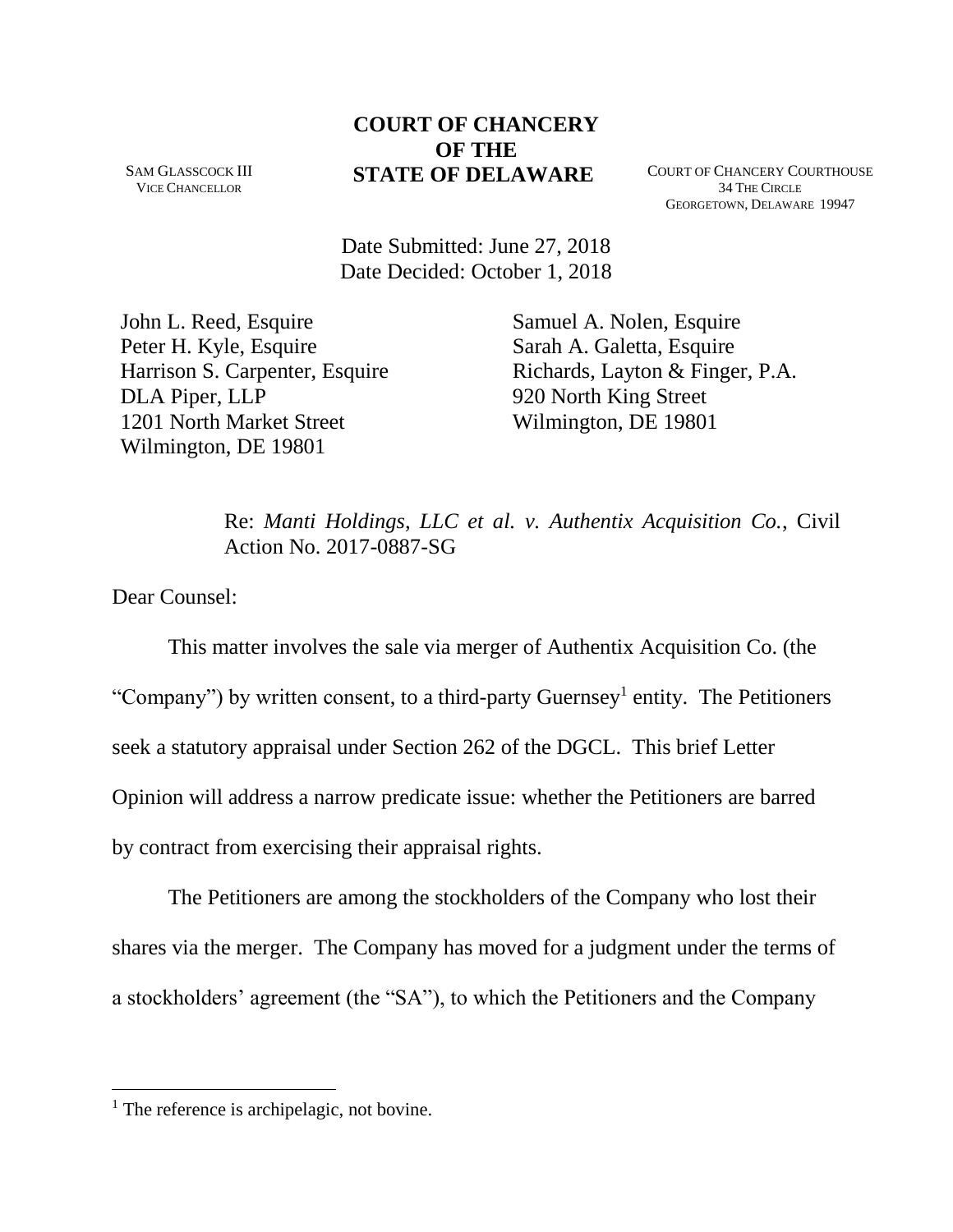were parties. The SA was entered in 2008 (and amended in 2009) to induce investment in the Company by investors, to whom I will refer collectively as the "Carlyle Group."<sup>2</sup> The Carlyle Group was the majority stockholder and controller of the Company.<sup>3</sup> According to Authentix, the Petitioners are barred contractually from asserting appraisal rights.<sup>4</sup> The Petitioners read the contract differently.<sup>5</sup>

After Authentix was sold, the cash consideration was (or will be) distributed to the various categories of stock via the waterfall provision of the Certificate of Incorporation. 6 The Petitioners and other common stockholders (including the Carlyle Group) will, it appears, receive little or nothing for their equity interest in the Company.

On January 17, 2018, the Petitioners filed a Motion to Dismiss the Respondent's counterclaims, and on January 24, 2018, the Respondents filed a Motion for Partial Summary Judgment on Entitlement Issues. At oral argument, the parties agreed to consider the matter of waiver or estoppel of Petitioner's right to appraisal as submitted on a stipulated record.<sup>7</sup> The facts are undisputed; it remains only to apply the law and the language of the SA to the facts. The nature of the

<sup>&</sup>lt;sup>2</sup> See Pet'rs' Opening Br. in Support of their Mot. to Dismiss Ex. A, Stockholder Agreement [hereinafter, "Stockholder Agreement"].

<sup>&</sup>lt;sup>3</sup> *Id.* at 21; June 13, 2018 Hr'g Tr. at 69:24–70:1.

<sup>4</sup> *See* Resp't's Answering Br. to Pet'rs Mot. to Dismiss at 10–11.

<sup>5</sup> *See* Pet'rs' Opening Br. in Support of their Mot. to Dismiss at 22.

<sup>6</sup> *See* Pet'rs' June 20, 2018 Letter Ex. D at 7.

 $7$  June 13, 2018 Hr'g Tr. at 3:12–4:2.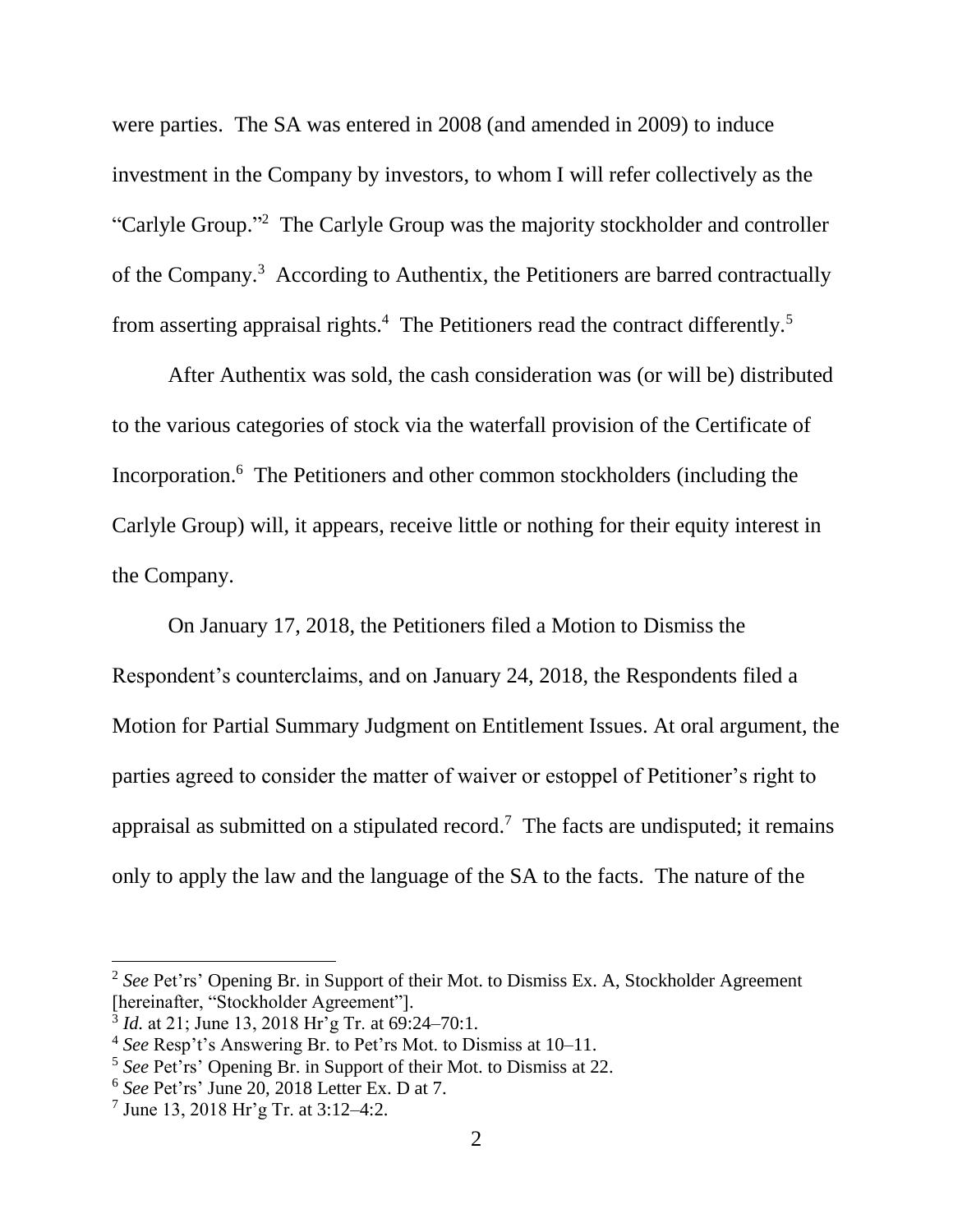motion practice—cross motions and briefing, cross openings and answers—led to the parties' issues and grounds for relief being less than perfectly congruent. Counsel raised issues at argument that were not clearly presented in the briefs, and other issues that were briefed were never mentioned. Accordingly, I allowed short post-argument submissions. I address here only those issues presented at oral argument and in the supplemental submissions; issues not so presented I deem waived.<sup>8</sup>

Because I find the Petitioners contractually bound to refrain from seeking appraisal, the Company's motion is granted, and that of the Petitioners is denied. My reasoning follows.

### **I. BACKGROUND**

I will recite in this Letter Opinion only those facts and contractual provisions necessary to my decision. Section 3(e) of the SA provides certain contractual rights and duties arising in the context of a "Company Sale"—a defined term that all parties agree occurred here. $9$  Section 3(e) provides generally that parties agree to consent to such a sale. It also imposes specific duties. One such duty that a contractually-compliant sale imposes on the Petitioners is set out at Section

<sup>8</sup> *See In re Crimson Exploration S'holder Litig.*, 2014 WL 5449419, at \*26 (Del. Ch. Oct. 24, 2014) (waiving the plaintiffs' claim where they "did not mention [the claim] in their Opposition Brief or at the Argument.") (citing *Emerald Partners v. Berlin*, 2003 WL 21003437, at \*43 (Del. Ch. Apr. 28, 2003)).

<sup>&</sup>lt;sup>9</sup> Stockholder Agreement at 12.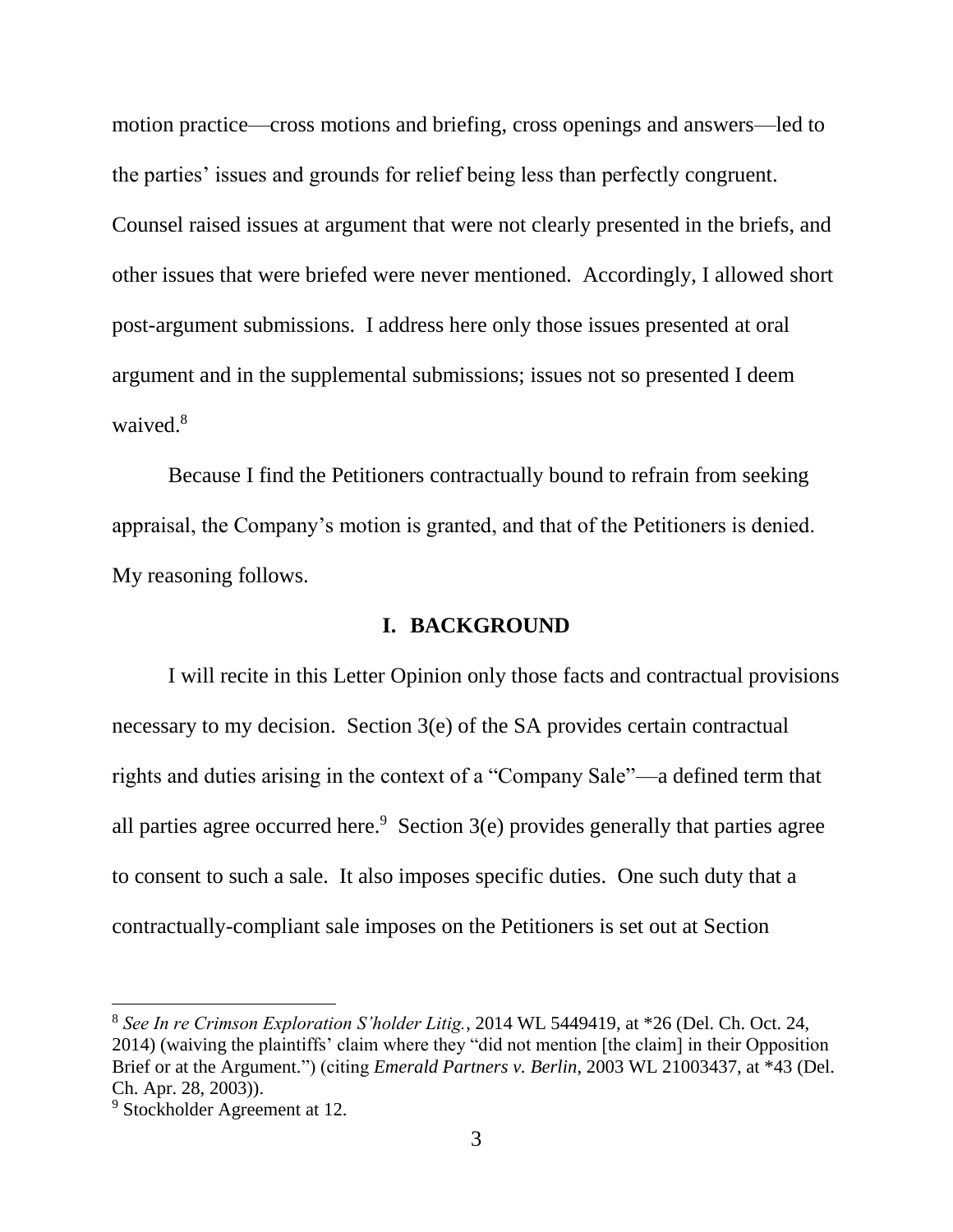$3(e)(iv)$ : to "refrain from the exercise of appraisal rights with respect to such transaction." I may state, therefore, two principles that must guide my decision: 1) Assuming that Section 3(e)(iv) is both enforceable and unambiguously applicable under these facts, the Company is entitled to Summary Judgement; and 2) if ambiguities lurk in the SA such that I cannot find it applicable on its face, the SA cannot be construed to bar the Petitioners' right to appraisal. Demonstrating a waiver of the statutory right to appraisal requires language evincing the clear intent to waive<sup>10</sup>—evidence that is not present on this stipulated record outside the language of the SA itself. I turn, then, to the Petitioners' various arguments negating the applicability of Section 3(e)(iv).

#### **II. ANALYSIS**

### *A. The Termination of the SA As Of The Time Of Sale*

The Petitioners point to Section 12 of the SA, which provides,

unremarkably, that "[t]his agreement, and the respective rights and obligations of the Parties, shall terminate upon the  $\dots$  consummation of a Company Sale.  $\dots$ <sup>"11</sup> The parties agree that rights vested before termination are not extinguished by such a provision, but the Petitioners argue strenuously that the SA did not vest a right, or concomitant obligation, to refrain from appraisal, post-close. The rights and duties

<sup>10</sup> *Halpin v. Riverstone Nat'l, Inc.* 2015 WL 854724, at \*8 (Del. Ch. Feb. 26, 2015).

 $11$  Stockholder Agreement at 27.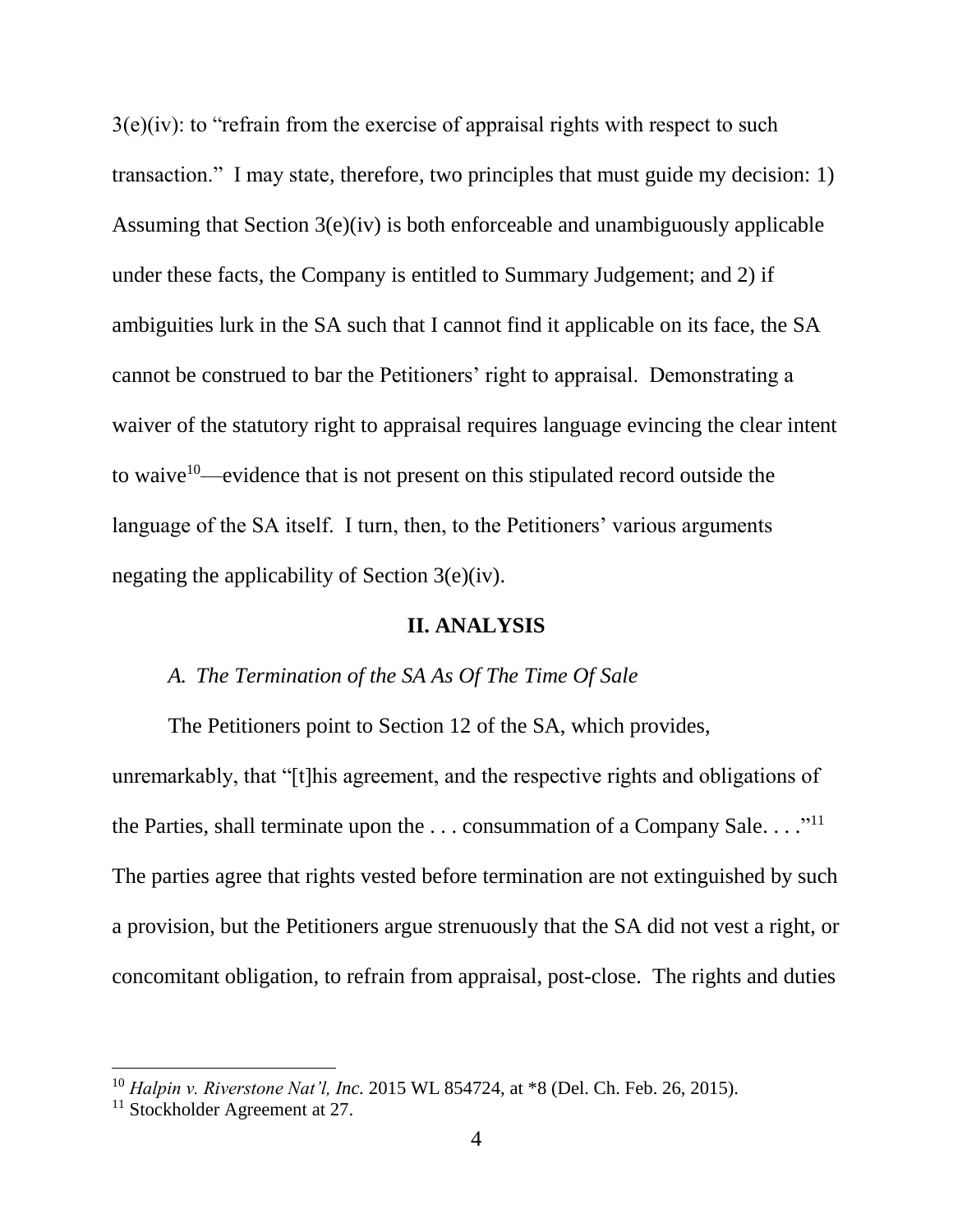of Section 3(e) arise at the time of (and "in the event that") "a Company Sale is approved by the Board."<sup>12</sup> The Board approved the transaction at issue at a time when the SA was unquestionably in effect. Nonetheless, the Petitioners contend that the explicit language of Section 3(e)(iv) compels the conclusion that their right to appraisal was not extinguished, but was only in abeyance, as of the time of sale. Per Petitioners, once the Company Sale was "consummated," the duty to refrain from appraisal terminated, leaving the Petitioners free to pursue this appraisal action. The Petitioners point out that the SA could have, but did not, use language that the right to exercise appraisal was "waived" or "void" as of the time of Board approval of the sale; instead, Section 3(e)(iv) imposes a duty on Petitioners to "*refrain*" from "exercise" of those rights.<sup>13</sup> According to the Petitioners, "refrain" implies live—non-extinguished—rights *from which to refrain*, and thus cannot refer to irrevocably waived rights.<sup>14</sup> At the least, according to the Petitioners, the language is ambiguous, and thus insufficient to support a finding of waiver.<sup>15</sup>

The Petitioners make a valiant attempt to freight the term "refrain" with more ambiguity than anyone since Arlo Guthrie.<sup>16</sup> Nonetheless, to my mind, the SA is clear. No contracting party, agreeing to the quoted language, would consider

<sup>12</sup> *Id.* at 12.

<sup>13</sup> *Id.* (emphasis added).

<sup>&</sup>lt;sup>14</sup> Pet'rs' Opening Br. in Support of their Mot. to Dismiss at 19.

<sup>15</sup> June 13, 2018 Hr'g Tr. at 9:5–6.

<sup>16</sup> *See* Arlo Guthrie, *City of New Orleans* (Reprise Records 1972).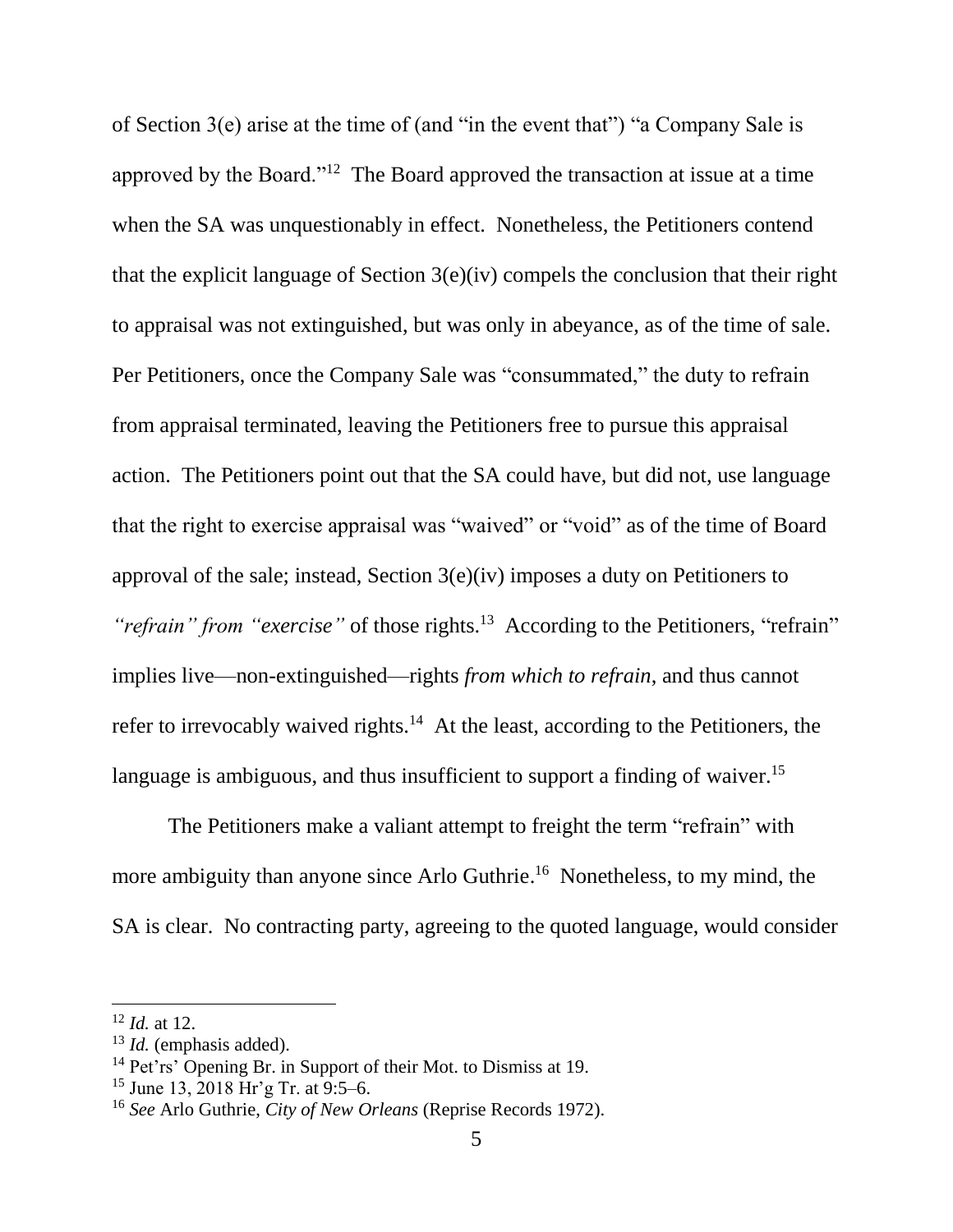itself free to exercise appraisal rights in light of Board approval of a contractuallycompliant Company Sale. In that case, the contracting parties were bound to "assent to" and to "raise no objections against" the sale, and specifically to refrain from exercise of appraisal rights. This language is not ambiguous.

My finding is bolstered by the obvious fact that the "exercise of appraisal rights" with respect to a transaction is meaningless until the transaction is accomplished: under the Petitioners' reading, subsection (iv) is a nullity. That is because, in the Petitioners' view, parties must "refrain" from exercise of appraisal rights *only* pre-close, but at the same time, the exercise to be refrained from could *only* be consummated in the post-sale period in which, per Petitioners, the enforcement of parties' rights and duties is foreclosed. This is not a reasonable reading of the quoted language, which, again, I find unambiguous.<sup>17</sup>

For the foregoing reasons, I find the termination of rights and obligations set out in Section 12 is no bar to the Company's motion.

 $17$  I am unpersuaded by the Petitioners' argument that perhaps the parties meant to exclude appraisal *only* where approval of the transaction was by stockholder vote, and not by consent. They argue that satisfying the demand requirement of Section 262(d) of the statute, which occurs pre-close, must be the "exercise" of appraisal "rights" referred to, preventing the perfection of appraisal rights, but only if Section 262(d) is implicated. I do not, however, think any reasonable reader of the language here would so conclude.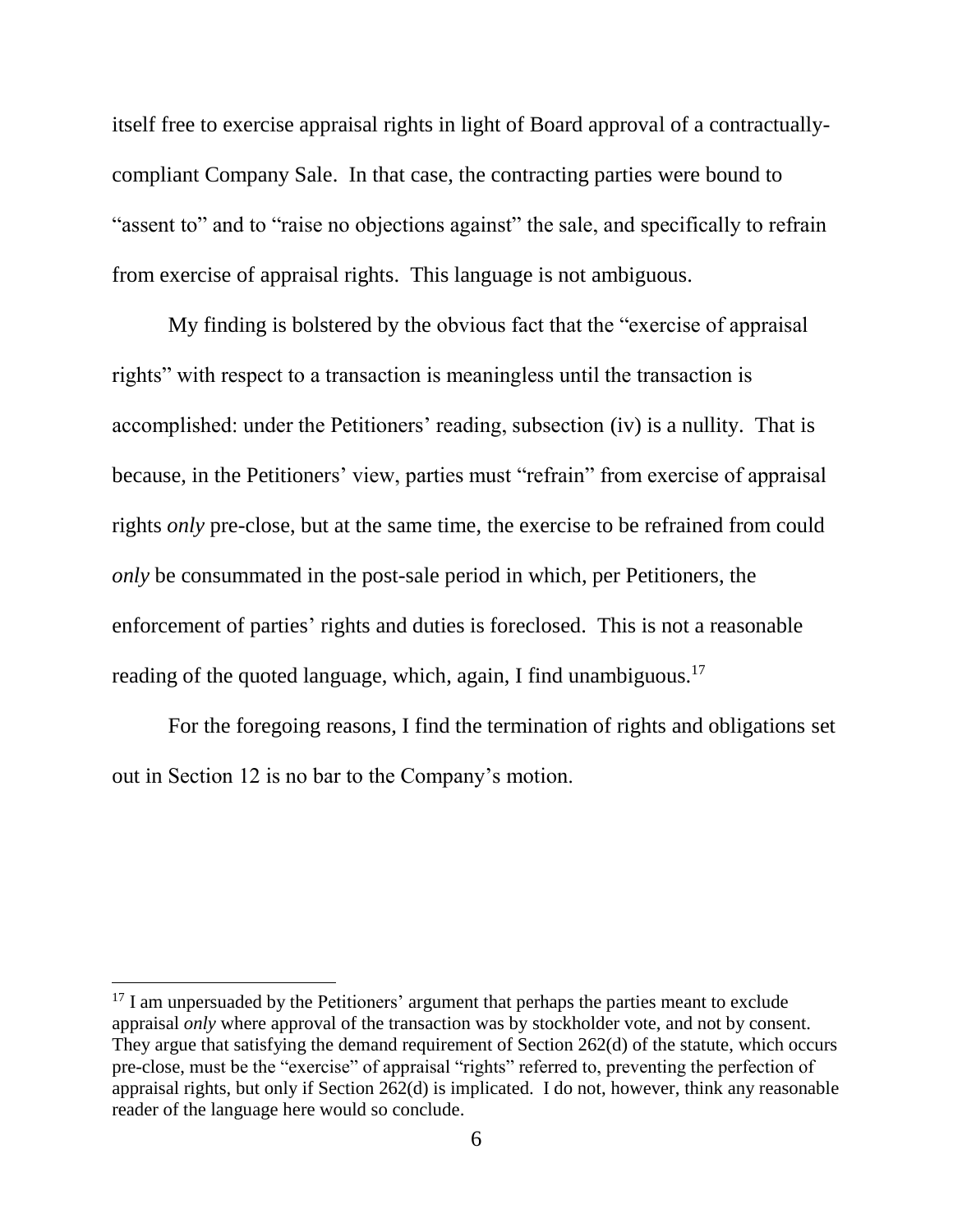# *B. Petitioners' Contention That The Sale Is Not Contractually Compliant So As To Trigger Waiver Of Appraisal Rights*

The Petitioners contended at oral argument that the duty to refrain from appraisal, and other "Bring Along" duties imposed by the SA on the Petitioners in case of a Company Sale, are conditioned on the "acquisition of Petitioners' [Equity] Securities [being] on the Same Terms and Conditions as the [Equity] Securities held by the Carlyle [Group]" in connection with such transaction.<sup>18</sup> The SA defines "Terms and Conditions" to mean price.<sup>19</sup> Since preferred and common shares did not receive the same value in the distribution of the merger proceeds, Petitioners argue, and because the mix of preferred and common shares held by the parties was dissimilar, the price paid the Carlyle Group and the Petitioners, per share, was not the same. Thus, argue the Petitioners, the Bring Along duties were never triggered. The same-price condition could have been satisfied, again per the Petitioners, by a pre-close conversion of all preferred into common stock. This contention was the subject of supplemental letter briefing by counsel. The parties contest whether the "Same Terms and Conditions" provision, if applicable, operates in the way the Petitioners advocate. I find the Petitioners' reading doubtful. Nonetheless, I need not reach their contention because, even if they read the provision correctly, I find it inapplicable here.

<sup>18</sup> Pet'rs' June 20, 2018 Letter at 5.

<sup>19</sup> Stockholder Agreement at 7.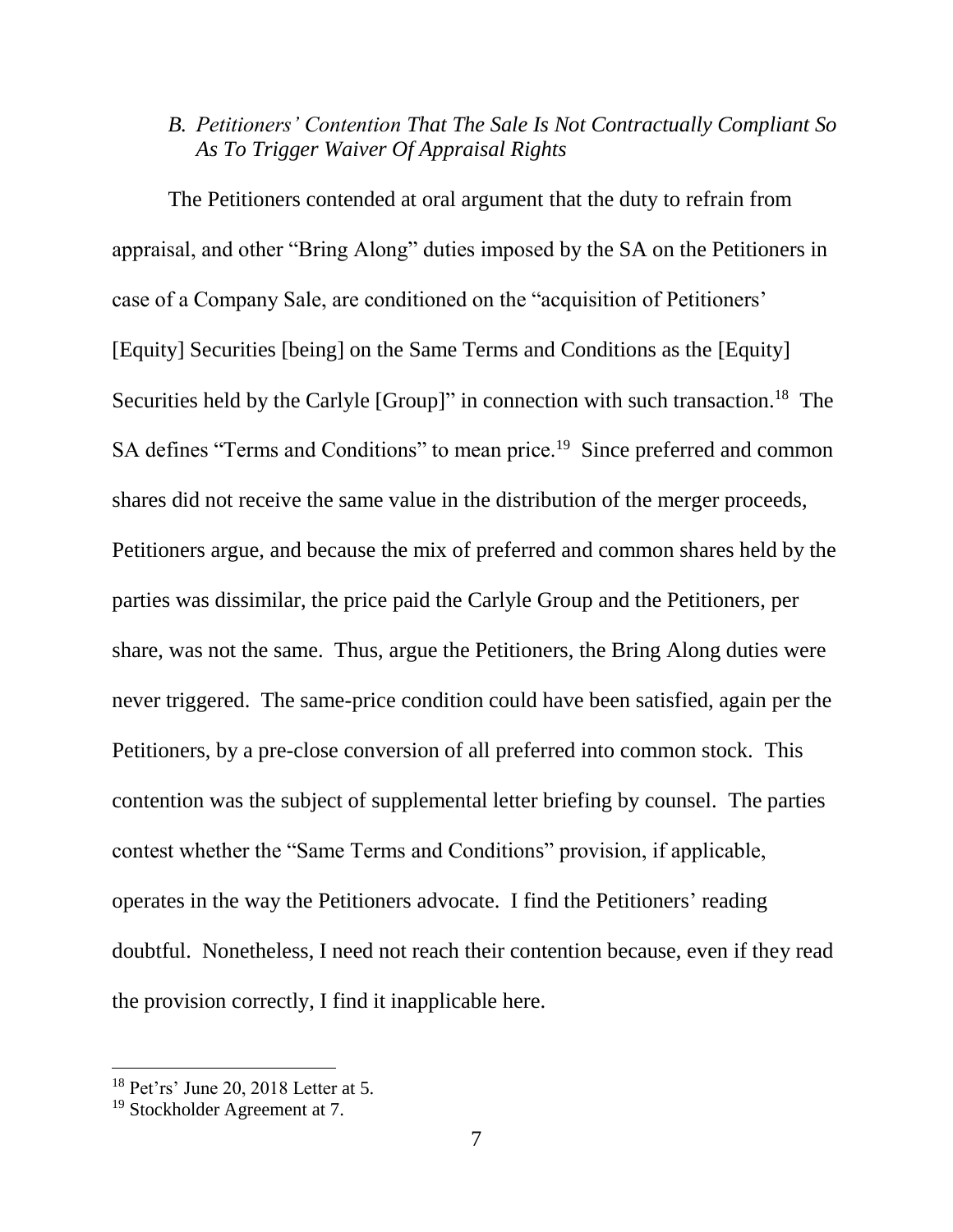The pertinent facts are that the sale was by merger, and that the merger agreement did not address distribution, which instead was, or is to be, pursuant to a waterfall provision in the company charter.<sup>20</sup> As the Respondents point out, under the SA, a "Company Sale" of the type at issue here may be either by "merger" *or by* "sale or transfer of the Company's capital stock."<sup>21</sup> "Equity Securities" is defined as company stock or options.<sup>22</sup> Where, as here, the Board has approved a Company Sale, the Petitioners are bound to consent to the transaction. In addition, where "any such transaction is structured as a sale of Equity Securities"—that is, as a sale of stock—the non-Carlyle stockholders must "take all action" to assist the consummation of the transaction required by the Carlyle Group or the Board. The latter requirement is conditioned, however, on the sale of Equity Securities being at the same price enjoyed by the Carlyle Group. In other words, the SA differentiates between Company Sales 1) by merger, with the fiduciary protections that entails, in which case the stockholders must consent and raise no objections to the Sale, and 2) a Company Sale by transfer of Equity Securities. In the latter case, the SA imposes an additional affirmative duty on stockholders to take action in aid of the Sale, *so long as* the price per share is the same.

<sup>20</sup> *See* Pet'rs' June 20, 2018 Letter Ex. D at 7.

<sup>21</sup> Stockholder Agreement at 4.

<sup>22</sup> *Id*. at 5, 7.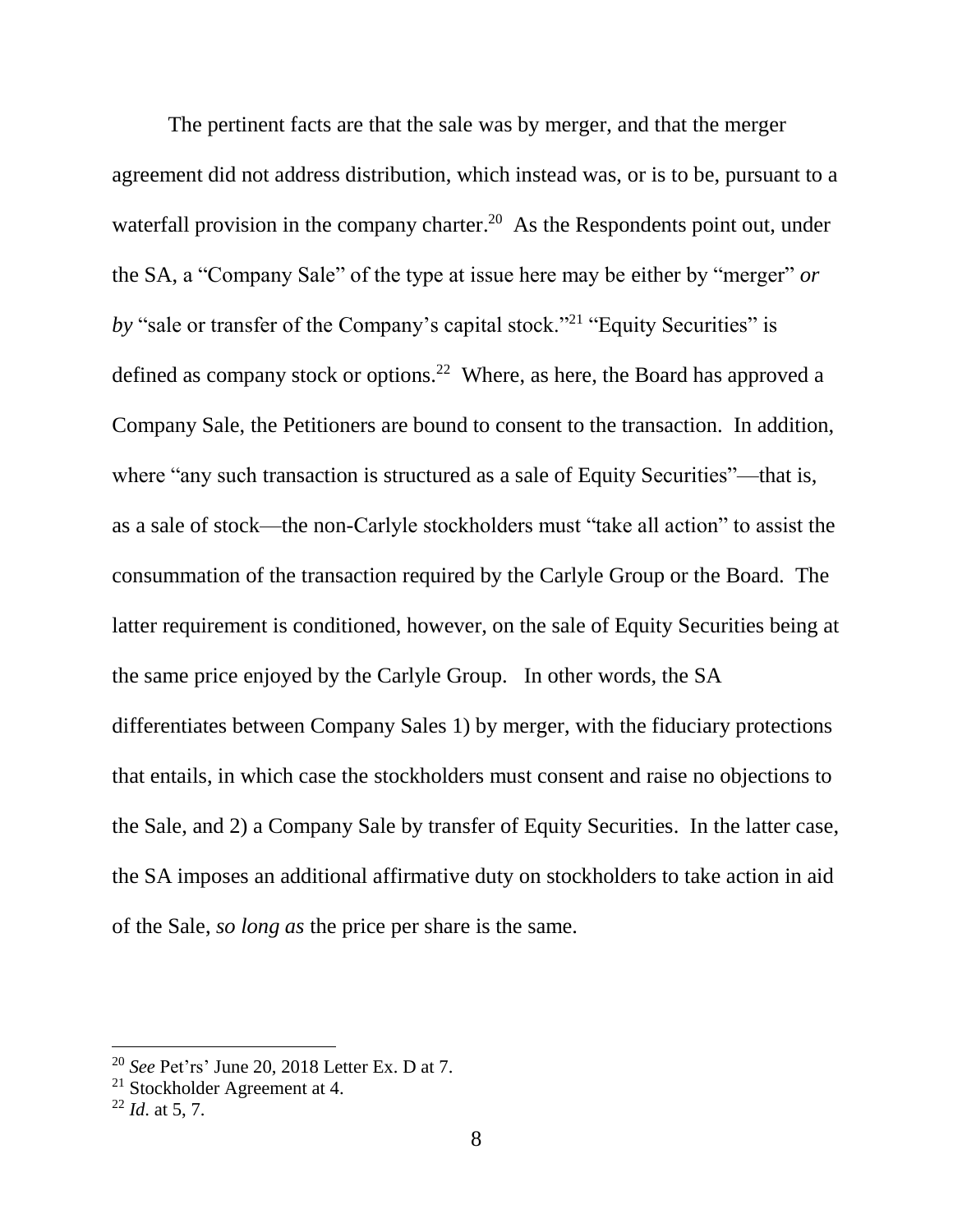I conclude that the plain terms of the SA impose the "same Terms and Conditions" provision, and the resulting affirmative duty of cooperation, on the parties only where a sale is accomplished by an agreement by the Carlyle Group to sell its stock. Such a sale may implicate drag along duties as well as cooperation duties on the minority stockholders.<sup>23</sup> The additional duties are imposed only where those stockholders are protected by receiving for their shares the same consideration given for the stock of the Carlyle Group. By contrast, where the Company Sale is accomplished by merger, the additional duties are not imposed and the "Same Terms and Conditions" provision is inapplicable. Here, the Company Sale was by merger approved by the Board.

I conclude that the Petitioners were bound contractually to consent and not object to the sale, which general duty includes a duty "refrain from exercise of appraisal rights."

# *C. The Company May Enforce The SA*

Finally, the Petitioners argue that, even if the SA embodies an enforceable waiver of appraisal rights, it is nevertheless not enforceable *by the Company*. 24 The Company was made a party to the SA, presumably because of a determination by the Board that attracting capital was in the interest of the Company. The Board

<sup>23</sup> *Id.* at 10–12.

<sup>24</sup> *See* Pet'rs' Answering Br. in Opp'n to Resp't Mot. for Partial Summ. J. at 20.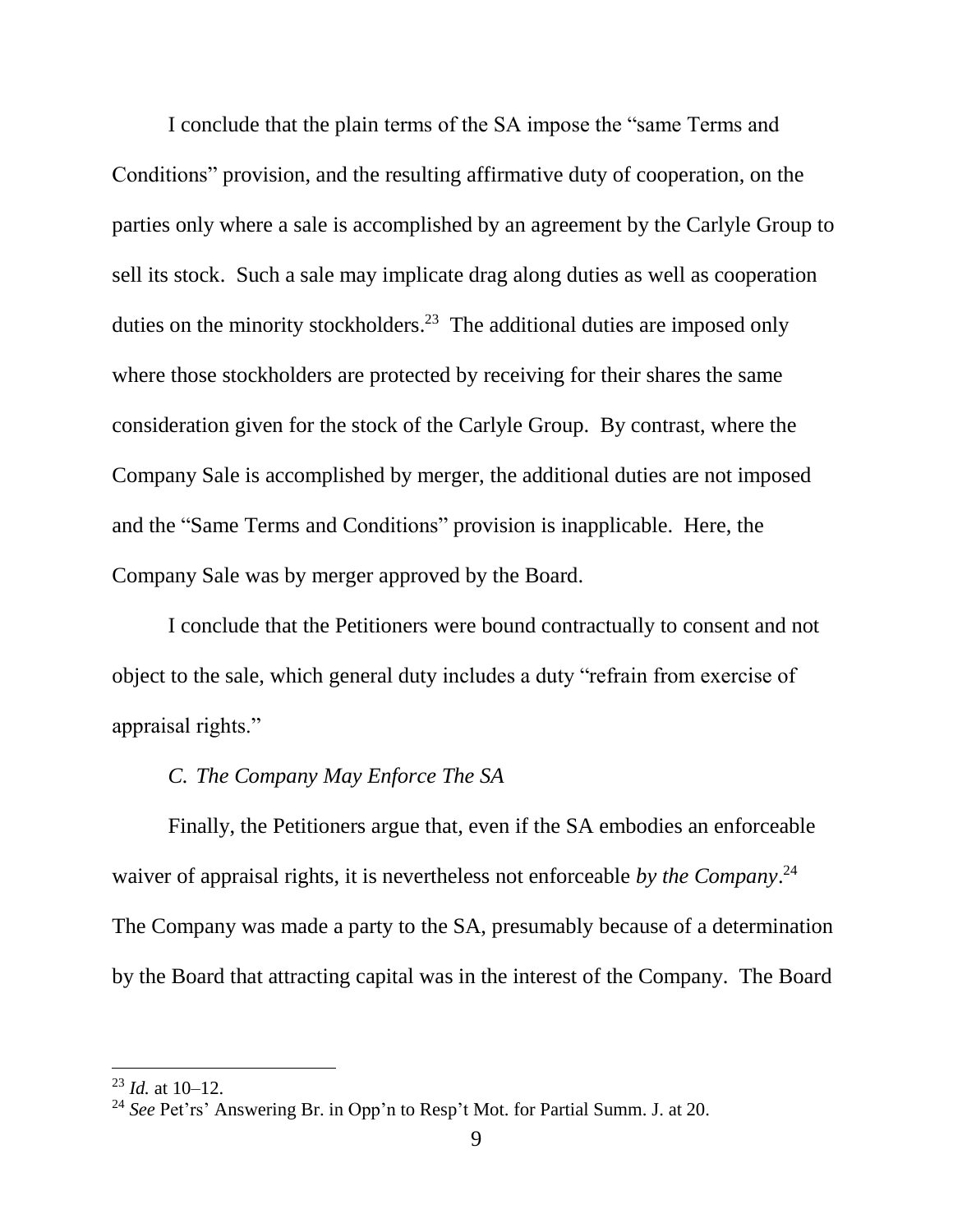approved this merger as a Company Sale, and notably, the Petitioners have not brought an action against the directors for breach of fiduciary duty or breach of contract. Where, as here, a Company Sale has taken place, none of the signatories to the SA, other than the Company itself via its purchasers, have an interest in enforcing the contract. Specifically, should a party violate the duty to refrain from seeking appraisal, the petition would be filed on, and any duty to pay would fall on, the Company.<sup>25</sup> Presumably, the ability to avoid appraisal would make the Company more attractive to potential buyers, a consideration surely contemplated by the parties to the SA. The SA precluded sale of the Petitioners' stock absent a Company Transaction, so all the Petitioners, as parties to the SA, knew they would be bound by the SA at the time of any Company Sale.

Nonetheless, the Petitioners claim the Company is precluded as a matter of public policy from enforcing obligations under the SA. They argue that DGCL Section 151(a) requires limitations on classes of stock to be set out in, or derived from, the corporate charter. Enforcing the SA would, per Petitioners, limit the rights to appraisal that inhere in shares of Company stock; in other words, enforcement would impermissibly permit the Board to impose a limitation on

<sup>25</sup> *See* DGCL§ 262(f).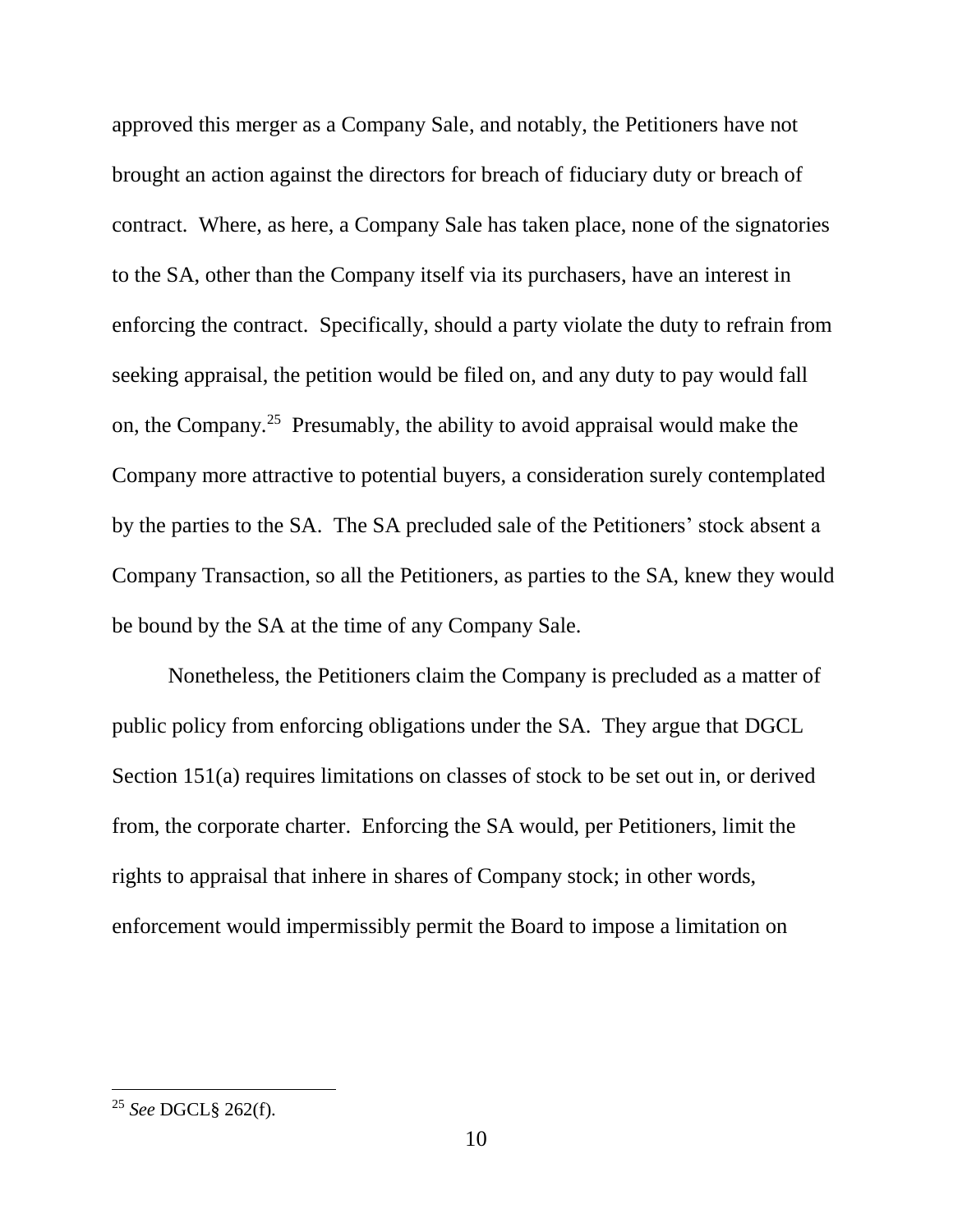classes of stock by contract, in contravention of the intent expressed in the statute.<sup>26</sup>

In my view, enforcing the SA is not the equivalent of imposing limitations on a class of stock under Section 151(a). Here, the corporation determined it was in the corporate interest to entice investment. It, and its stockholders individually, all entered an agreement with the Carlyle Group that was presumably to the benefit of all parties. The parties, including the Company, did not transform the Petitioner's shares of stock into a new restricted class via the SA; instead, individual stockholders took on contractual responsibilities in return for consideration. One set of these responsibilities was the Bring Along rights through which the Carlyle Group could facilitate an exit, which included the obligations on stockholders arising in case of a Company Sale. Those obligations include the obligation to refrain from appraisal—an obligation only the Company would be in a position to enforce. The SA, in other words, did not restrict the appraisal rights of the classes of stock held by the Petitioners; instead, the Petitioners, by entering the SA, agreed to forbear from exercising that right. I find, therefore, that the Company, in seeking to enforce the SA, is not in contravention of the DGCL or public policy under these facts.

<sup>26</sup> *See* Pet'rs' Answering Br. in Opp'n to Resp't Mot. for Partial Summ. J. at 22.